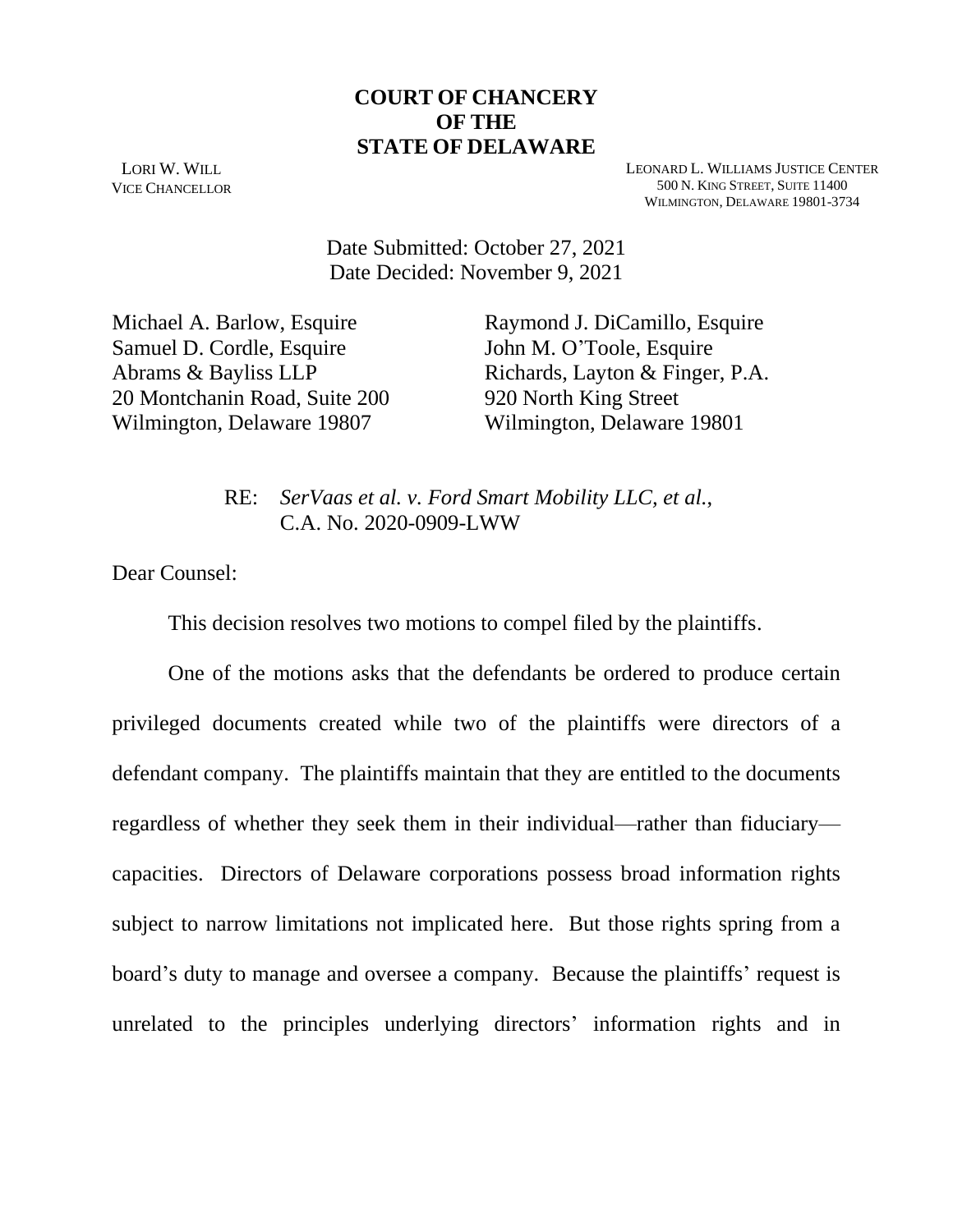furtherance of personal money damages claims against the corporation, that motion is denied.

The plaintiffs' other motion contends that the defendants waived privilege by over-designating documents on their privilege log and putting at issue the company's investigation into the plaintiffs' alleged misconduct. Because the defendants cured the problems with their privilege log, I decline to order that all previously withheld documents be produced but shift fees up to \$5,000. As to the investigation-related documents, I conclude that the defendants must produce documents about factual issues but can continue to withhold legal advice.

#### **I. BACKGROUND**

Plaintiffs Peter SerVaas, Ilya Rekhter, Justin Rees, and Kelly Rees are the founders and former owners of two start-ups that merged under defendant Journey Holding Corp. ("Journey").<sup>1</sup> In July 2019, defendant Ford Smart Mobility LLC ("Ford Smart") purchased Journey from the plaintiffs. 2 SerVaas and Justin Rees served as directors of Journey and its subsidiary TransLoc, Inc. after the

<sup>&</sup>lt;sup>1</sup> Verified Compl. (hereinafter "Compl.")  $\P$  6-8, 10-12, 21 (Dkt. 1). For a more detailed discussion of the underlying facts in this action, see the court's August 25, 2021 motion to dismiss decision. *SerVaas v. Ford Smart Mobility LLC*, 2021 WL 3779559 (Del. Ch. Aug. 25, 2021).

<sup>2</sup> Compl. ¶¶ 10, 25-26.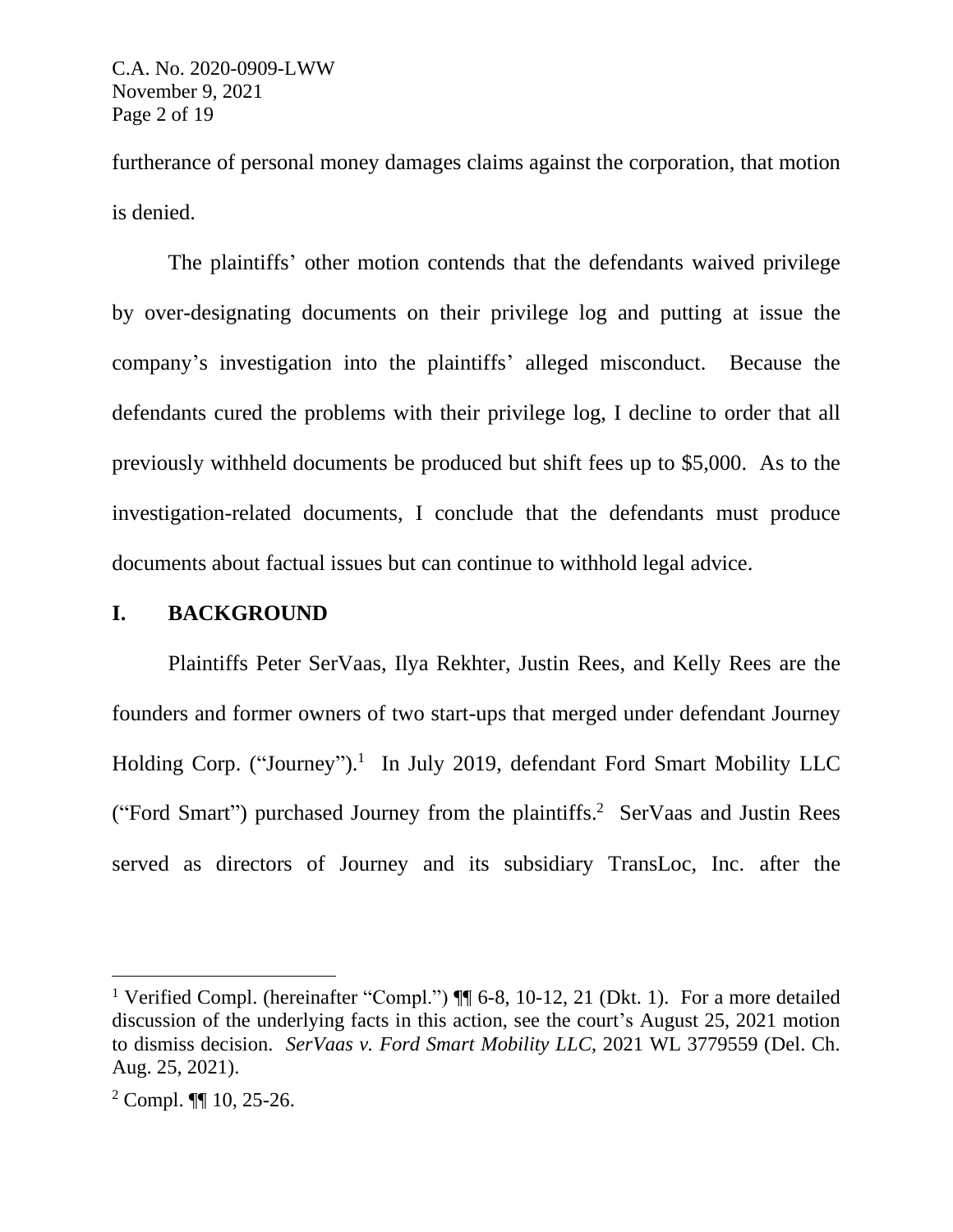acquisition.<sup>3</sup> SerVaas was removed from Journey's board on March 9, 2020 and TransLoc's board on March 25, 2020.<sup>4</sup> Rees remained a member of both boards until his termination in June 2020.<sup>5</sup>

On June 23, 2020, Ford Smart terminated each of the plaintiffs, purportedly for cause.<sup>6</sup> Ford Smart cited fraud and misappropriation of company resources, among other things, as the grounds.<sup>7</sup> The plaintiffs' terminations occurred one month before a portion of their deferred consideration from the Journey acquisition was scheduled to vest.<sup>8</sup>

On October 22, 2020, the plaintiffs filed an action in this court alleging wrongful termination and seeking approximately \$12 million in deferred consideration.<sup>9</sup> The plaintiffs' complaint advanced claims for breach of contract, breach of the implied covenant of good faith and fair dealing, unjust enrichment,

9 *Id.* ¶¶ 1-3, 28.

<sup>3</sup> *Id.* ¶¶ 6, 32-34; Answer to Compl. ¶¶ 33, 38 (Dkt. 12).

<sup>4</sup> Pls.' Mot. to Compel Produc. of Allegedly Privileged Docs. (hereinafter "Pls.' Second Mot."), Exs. A, B (Dkt. 76). There is some debate regarding whether SerVaas was removed from the boards in March or June 2020. *See* Pls.' Second Mot. ¶ 6.

<sup>&</sup>lt;sup>5</sup> *Id.* ¶ 6; Defs.' Consolidated Br. in Opp'n to Pls.' Mots. to Compel Produc. of Privileged Docs. (hereinafter "Defs.' Consol. Opp'n"), Ex. B (Dkt. 93).

 $6$  Compl.  $\P$  36.

<sup>7</sup> *Id.* ¶ 37.

<sup>8</sup> *Id.* ¶¶ 35-36.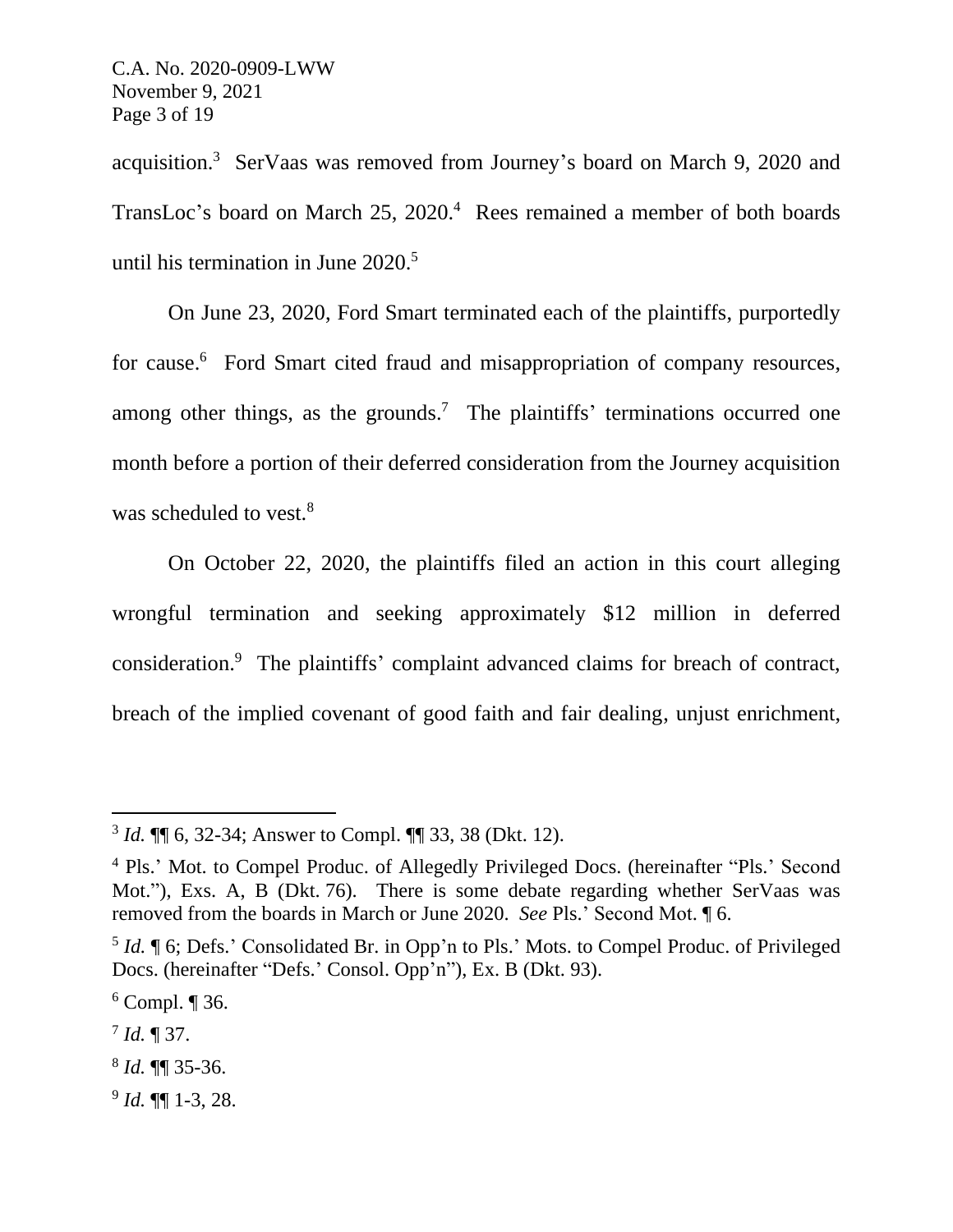and violations of the Delaware Wage Payment and Collection Act.<sup>10</sup> On August 25, 2021, I dismissed the latter two claims.<sup>11</sup> The parties are currently engaged in discovery, with trial scheduled for June 2022.

Pending before the court are two motions to compel filed by the plaintiffs. The Motion to Compel Production of Non-Privileged Documents (the "First Motion"), filed on September 17, 2021, challenges multiple categories of documents on the defendants' August 2021 privilege log. For example, the defendants had logged as attorney-client privileged documents that: omitted sender or recipient information or the identity of counsel; failed to describe the involvement of counsel; included the plaintiffs on the communication; or related to the investigation of the plaintiffs' alleged misconduct before their termination. 12 The defendants issued several amended privilege logs and made supplemental productions—including after opposing the First Motion—in an effort to remedy those deficiencies. The plaintiffs ask that the court deem privilege waived due to the defendants' "unreasonable positions" and dilatory corrections to their privilege

 $^{10}$  *Id.*  $\P\P$  115-87.

<sup>11</sup> *Ford Smart*, 2021 WL 3779559, at \*11.

<sup>&</sup>lt;sup>12</sup> Pls.' Mot. to Compel Produc. of Docs. on Defs.' Privilege Log (hereinafter "Pls.' First Mot.") ¶¶ 3-5, 15 (Dkt. 73).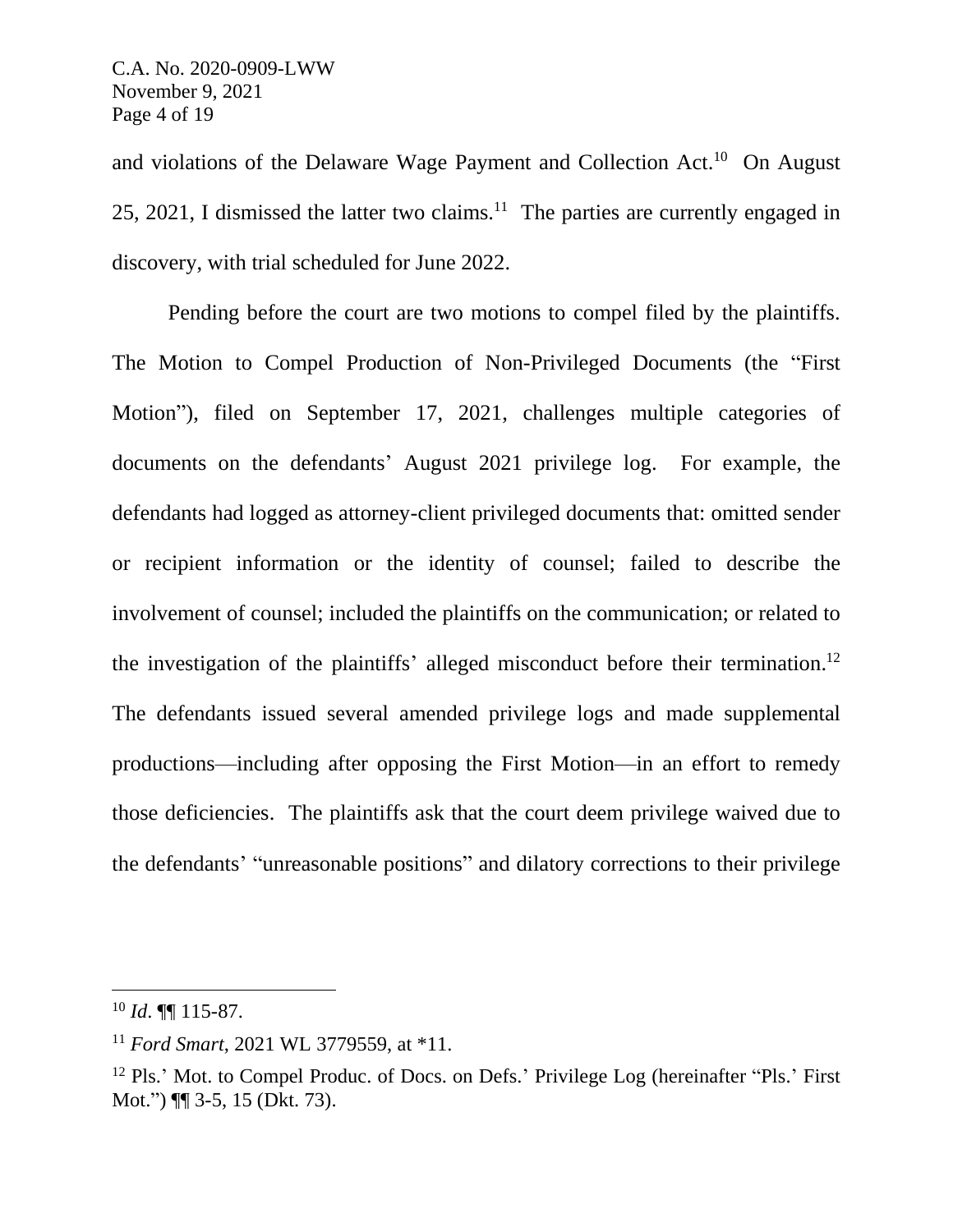$log.^{13}$  The only category of documents that remains in dispute concerns investigation-related documents that the plaintiffs maintain have been put at issue in this action.

The plaintiffs' Motion to Compel Production of Allegedly Privileged Documents (the "Second Motion"), filed on September 30, 2021, seeks the production of all Journey and TransLoc privileged documents from the period when SerVaas and Justin Rees served as directors.<sup>14</sup> The defendants assert that former directors are not entitled to a corporation's privileged documents when suing in their individual capacities. The plaintiffs disagree, contending that no such exception exists to a director's broad right of access to corporate documents.

I will begin by discussing the Second Motion and then address the First Motion. For the reasons discussed below, both Motions are denied except for limited relief granted with regard to the First Motion.

#### **II. ANALYSIS**

## **A. The Plaintiffs Cannot Obtain Company Privileged Documents to Pursue Their Personal Claims.**

As a general rule, a corporation cannot assert attorney-client privilege "to deny a director access to legal advice furnished to the board during the director's

<sup>&</sup>lt;sup>13</sup> Pls.' Reply Br. in Further Supp. of Their Mots. to Compel (hereinafter "Pls.' Reply") 20 (Dkt. 100).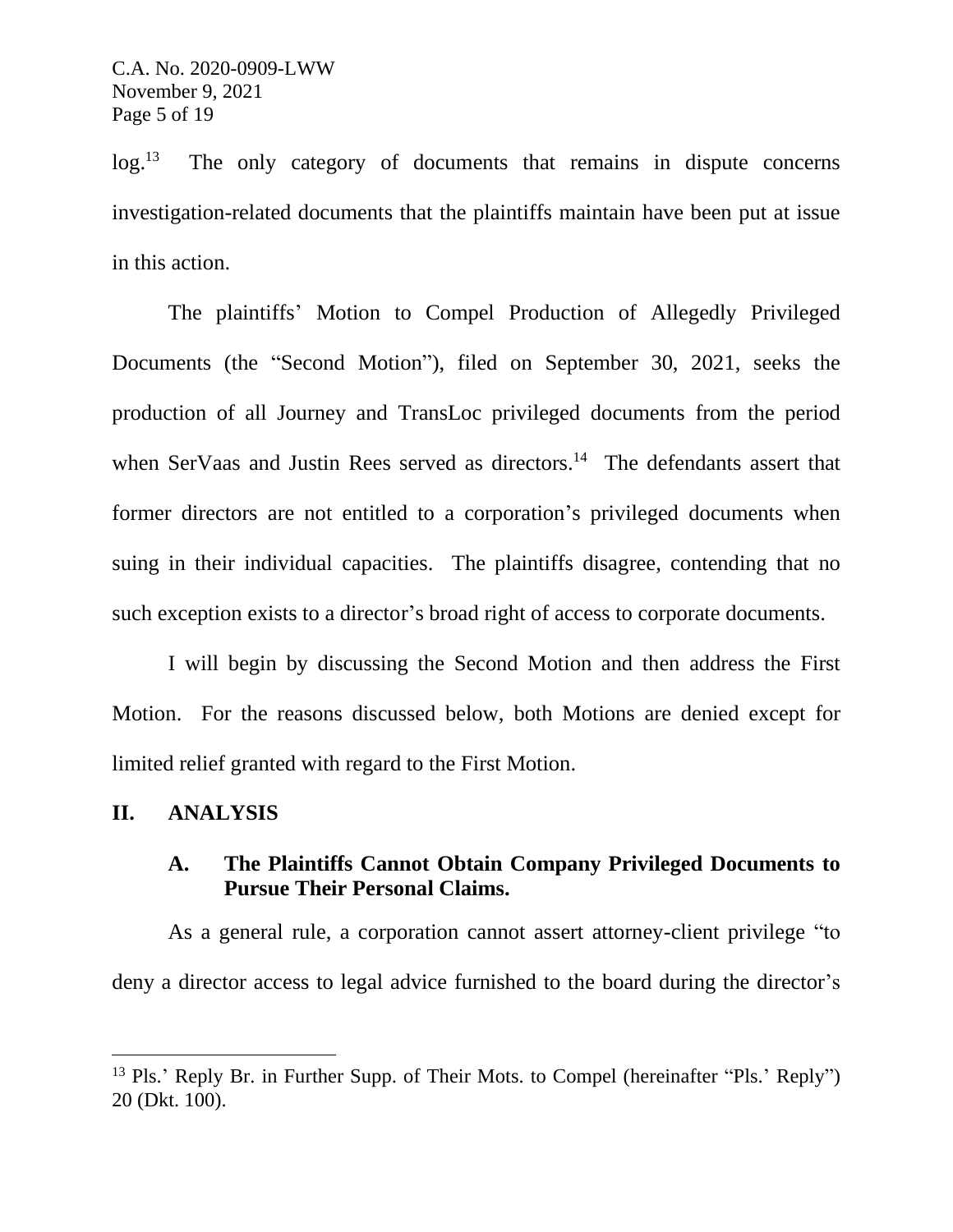tenure."<sup>15</sup> A director's right to information is "essentially unfettered in nature," subject to three exceptions recognized in *Kalisman v. Friedman.* 16 First, a "director's right can be diminished 'by an *ex ante* agreement among the contracting parties."<sup>17</sup> Second, the board can form a special committee excluding a director, and that committee is "free to retain separate legal counsel, and its communications with that counsel would [be] properly protected."<sup>18</sup> Third, privileged information can be withheld from a director "once sufficient adversity exists between the director and the corporation such that the director could no longer have a reasonable expectation that he was a client of the board's counsel."<sup>19</sup>

The defendants do not meaningfully argue that any of these three exceptions apply.<sup>20</sup> As a result, the plaintiffs contend that SerVaas and Justin Rees have

<sup>19</sup> *Id.*

<sup>14</sup> *See* Pls.' Second Mot. 1-2.

<sup>15</sup> *Moore Bus. Forms, Inc. v. Cordant Hldgs. Corp.*, 1996 WL 307444, at \*4 (Del. Ch. June 4, 1996).

<sup>16</sup> 2013 WL 1668205, at \*3 (Del. Ch. Apr. 17, 2013) (quoting *Schoon v. Troy Corp.*, 2006 WL 1851481, at \*1 n.8 (Del. Ch. June 27, 2006)); *see Intrieri v. Avatex Corp.*, 1998 WL 326608, at \*1 (Del. Ch. June 12, 1998) (stating that there is a "presumption that a sitting director is entitled to unfettered access to the books and records of the corporation . . . and certainly . . . to . . . whatever the other directors are given").

<sup>17</sup> *Kalisman*, 2013 WL 1668205, at \*4 (quoting *Moore*, 1996 WL 307444, at \*5).

<sup>18</sup> *Id.* at \*5 (quoting *Moore*, 1996 WL 307444, at \*6).

 $20$  The defendants assert that adversity was present because Justin and Kelly Rees knew by February 2020 that the company was inquiring into the propriety of certain expenditures. *See* Defs.' Consol. Opp'n 4-5. The defendants also argue that standard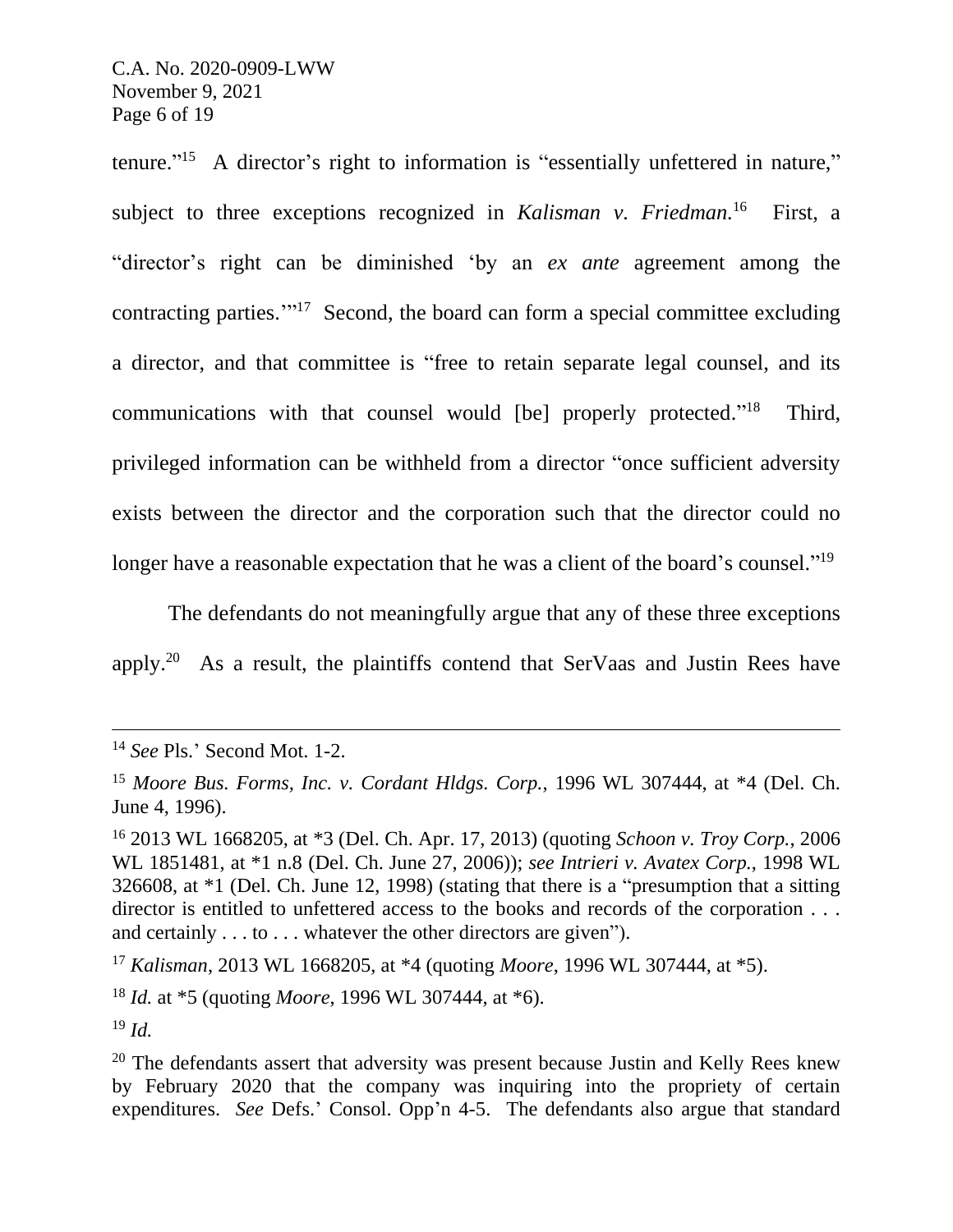unrestricted access to Journey and Transloc's privileged documents from the time when they were directors.<sup>21</sup> But a litigant's status as a director does not automatically entitle him to all legal advice rendered to a corporation "irrespective of the circumstances."<sup>22</sup> In my view, granting the plaintiffs access to company privileged material to pursue personal breach of contract claims would be inconsistent with the purpose of director information rights.

A director's right to information is "correlative with his duty to protect and preserve the corporation."<sup>23</sup> Members of a board are charged with "the proper management of the corporation" and "treated as the 'joint client' when legal advice

confidentiality agreements are *ex ante* waivers of the plaintiffs' rights to seek privileged information. *Id.* at 19-20. Neither argument is persuasive. A conversation between Kelly Rees and a human resources manager months before the plaintiffs' terminations did not create a reasonable expectation of adversity. And the confidentiality agreements govern materials post-dating the plaintiffs' terminations—not those from when SerVaas and Justin Rees were directors.

<sup>21</sup> Pls.' Reply 3-4 (asserting that finding otherwise would create a fourth exception unrecognized in *Kalisman*).

<sup>22</sup> *See SBC Interactive, Inc. v. Corp. Media P'rs*, 1997 WL 770715, at \*5 (Del. Ch. Dec. 9, 1997) ("No Delaware authority cited to this Court holds that a litigant's status as a general partner, without more and irrespective of the circumstances, automatically entitles it to all advice rendered by counsel to the Partnership.").

<sup>23</sup> *Henshaw v. Am. Cement Corp.*, 252 A.2d 125, 128 (Del. Ch. 1969); *see Holdgreiwe v. Nostalgia Network, Inc.*, 1993 WL 144604, at \*3 (Del. Ch. Apr. 29, 1993) ("The rights of directors to access the corporate books and records are recognized by Delaware law as of fundamental importance and a necessary concomitant to the imposition upon directors of fiduciary duties."); *Intrieri*, 1998 WL 326608, at \*2 (explaining that directors may have a right to access information created before their tenure because a rule otherwise "would have the potential to hinder a director's ability to perform his fiduciary duties").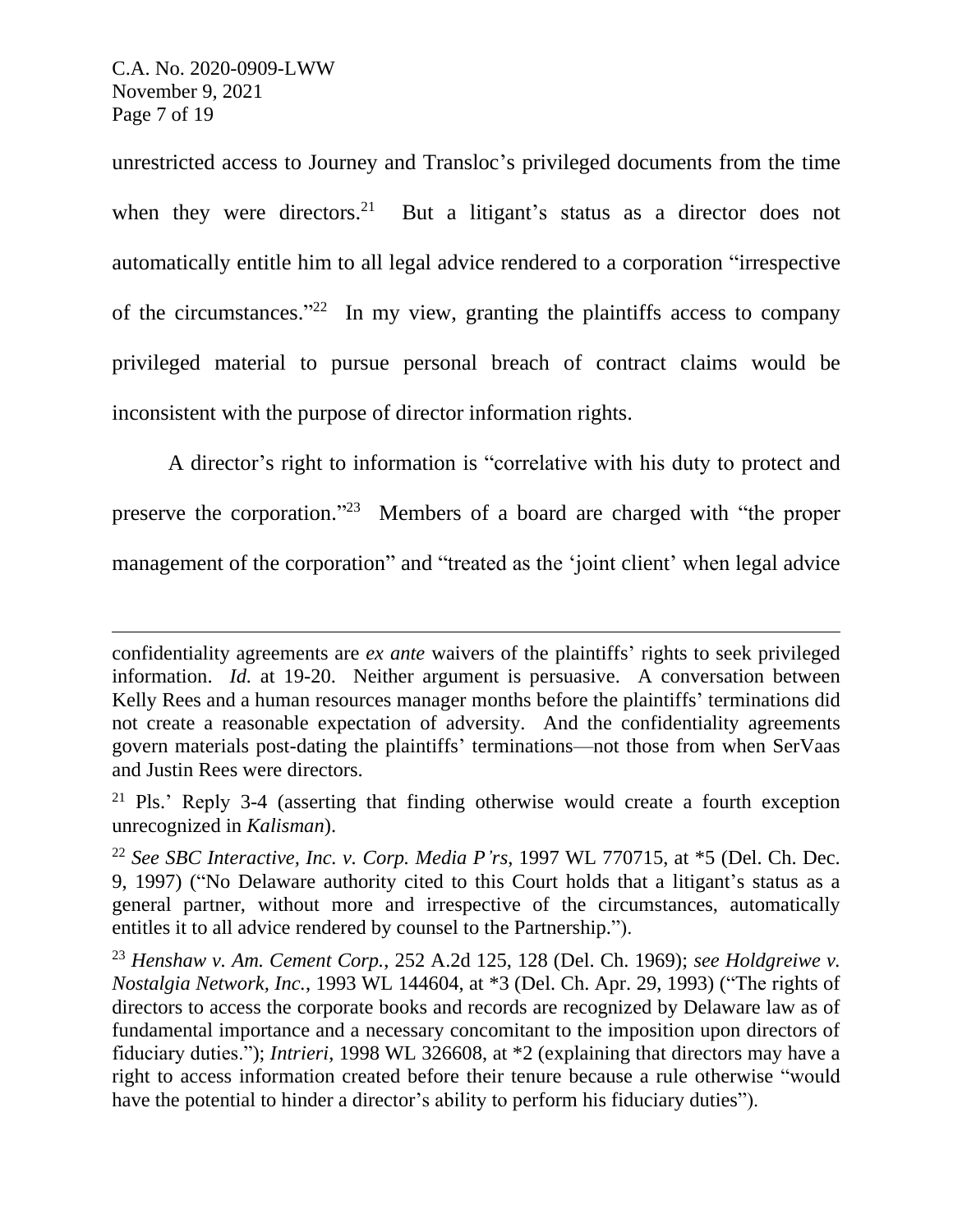is rendered to the corporation through one of its officers or directors."<sup>24</sup> Under the Delaware Rules of Evidence, there is "no privilege" for communications "relevant to a matter of common interest between or among [two] or more clients if the communication was made by any of them to a lawyer retained or consulted in common, when offered in an action between or among any of the clients."<sup>25</sup> This joint client relationship arises from "the imposition upon directors of fiduciary duties" and directors' central role in the management of a corporation's business. 26 The privilege exists for the benefit of the corporation—not for any particular corporate constituency (such as an individual director).<sup>27</sup> A corporation's agents—

<sup>24</sup> *Moore*, 1996 WL 307444, at \*4 (quoting *Kirby v. Kirby*, 1987 WL 14862, at \*7 (Del. Ch. July 29, 1987)).

 $25$  D.R.E.  $502(d)(6)$ .

<sup>26</sup> *Holdgreiwe*, 1993 WL 144604, at \*3; *see also Kirby*, 1987 WL 14862, at \*7 ("The directors are all responsible for the proper management of the corporation, and it seems consistent with their joint obligations that they be treated as the 'joint client' when legal advice is rendered to the corporation through one if its directors or officers."); *In re WeWork Litig.*, 250 A.3d 901, 910 (Del. Ch. 2020) ("It is because 'directors are responsible for the proper management of the corporation' that they should 'be treated as a joint client when legal advice is rendered to the corporation through one of its directors or officers.'" (quoting *Kalisman*, 2013 WL 1668205, at \*4)); *id*. at 911 ("[D]irectors of a Delaware corporation are presumptively entitled to obtain the corporation's privileged information as a joint client of the corporation . . . ."); Donald J. Wolfe, Jr. & Michael A. Pittenger, *Corporate and Commercial Practice in the Delaware Court of Chancery* § 7.02[e] (2021) (explaining that "the rationale underlying" directors' information rights is that all directors are "responsible for the proper management of the corporation").

<sup>27</sup> *See Cole v. Wilmington Mat'ls, Inc.*, 1993 WL 257415, at \*1 (Del. Ch. July 1, 1993) ("It is elementary that when they represent a corporation, lawyers represent the entity and do not thereby represent any single corporate constituency."); Paul R. Rice, *Attorney-Client Privilege in the United States* § 4.21 (2020) ("The individuals speaking to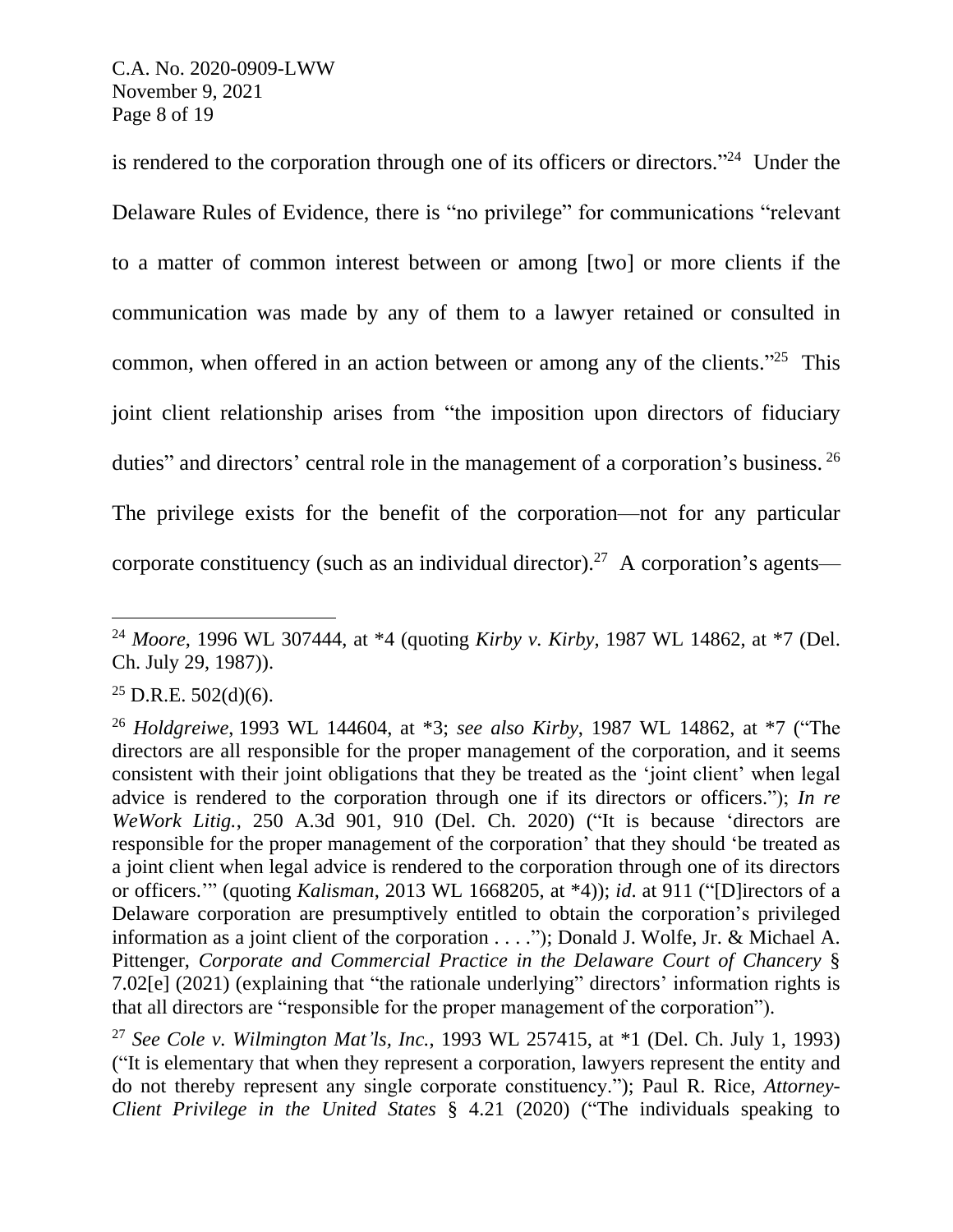*i.e.*, its officers and directors—exercise that privilege, but they must do so "in a manner consistent with their fiduciary duty to act in the best interests of the corporation and not of themselves as individuals." 28

In *Kalisman*, for example, a dissident director pursuing direct and derivative claims to prevent a corporate transaction was granted access to legal advice delivered to the board because of his "right of equal access to the material he [sought] *in his capacity as a director* . . . and in light of his status as a joint client of the subpoenaed law firms." <sup>29</sup> In *WeWork*, members of a special committee pursing litigation on behalf of a company were granted access to privileged corporate communications based on the "cardinal precept" of Delaware law that directors are charged with overseeing the corporation.<sup>30</sup>

Here, SerVaas and Justin Rees are not acting to further the interests of Journey, Transloc, or their stockholders. Nor are they disputing their removals from the boards, as in *Kirby v. Kirby*, where former directors were given access to

<sup>30</sup> 250 A.3d 901, at 902, 910.

corporate counsel for the corporation are not themselves clients of corporate counsel. Therefore, the privilege may only be asserted by or for the benefit of the corporation.").

<sup>28</sup> *Zirn v. VLI, Corp.*, 621 A.2d 773, 781 (Del. 1993) (quoting *Commodity Futures Trading Comm'n v. Weintraub*, 471 U.S. 343, 349 (1985)).

 $29$  2013 WL 1668205, at \*2-3.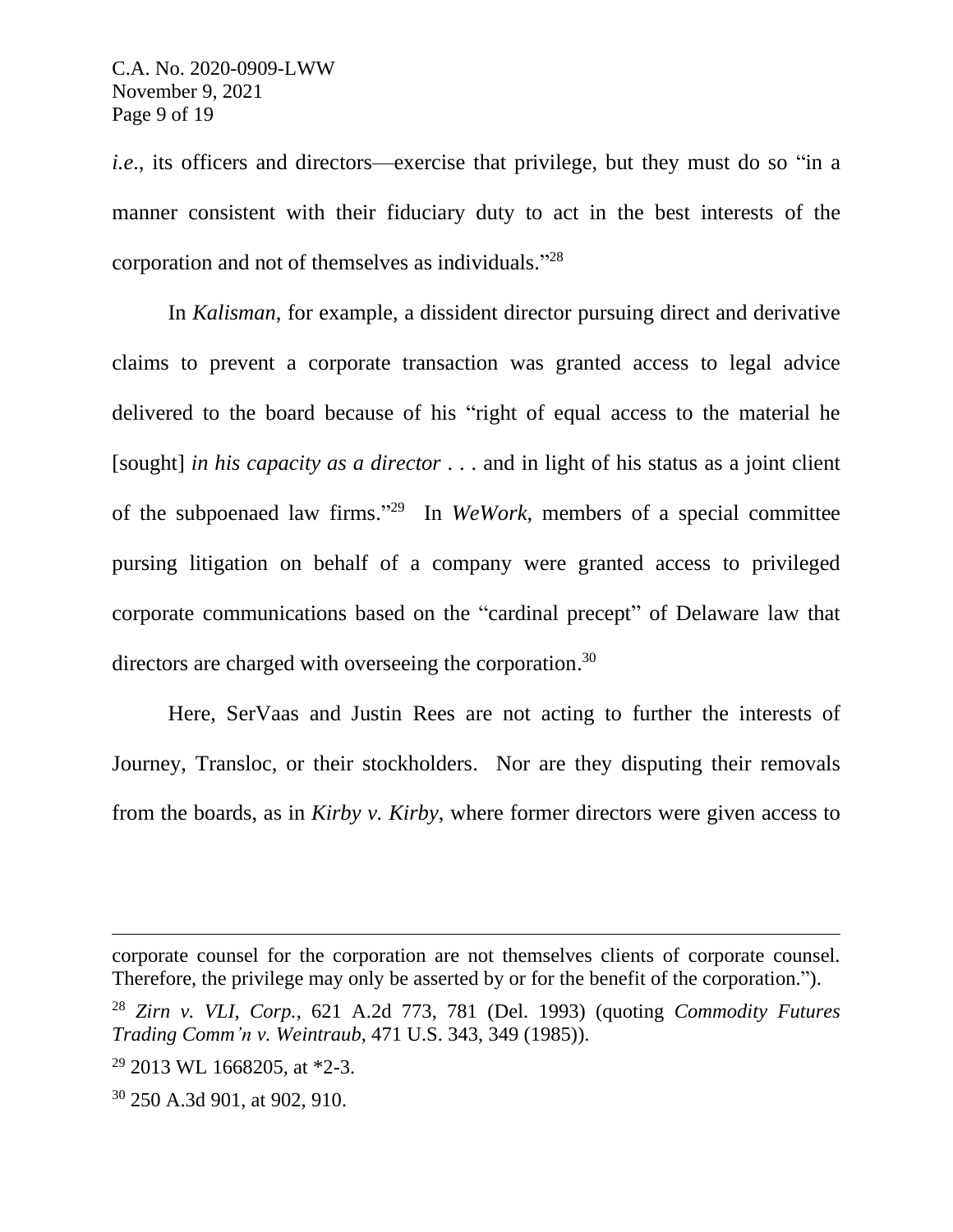C.A. No. 2020-0909-LWW November 9, 2021 Page 10 of 19

privileged documents.<sup>31</sup> Rather, the plaintiffs are pursuing individual breach of contract claims against Ford Smart and Journey. The plaintiffs had no reason to believe that they were "joint clients" of company counsel with regard to the issues underlying those claims—namely, their alleged misconduct, terminations, or entitlement to deferred consideration.<sup>32</sup> As then-Vice Chancellor Jacobs explained

in *Moore*:

Although the *Kirby* Court described the directors as a "joint client," a more accurate description of the relationship is that there was a single "client," namely, the entire board, which includes all its members. That is, a director seeking information furnished to the board that is the subject of the privilege claim is a "client" *not in his or her individual capacity*, but as a member of the collective body (the board) of which the director is one member.<sup>33</sup>

 $31$  1987 WL 14862, at  $*1$ ,  $*7$  (Del. Ch. July 29, 1987) (finding former directors entitled to privileged documents where they asserted they had not been properly removed and sought a determination that they remained directors under 8 *Del. C.* § 225); *see also Produced Water Transfer, LLC v. Pilot Water Sol'ns LLC*, 2021 WL 2940528, at \*1 (Del. Ch. July 9, 2021) (ORDER) (granting a minority member's motion to compel documents generated during its director representative's tenure where the minority member's interests, and thus the status of its director representative, were in dispute); *Rainbow Navigation, Inc. v. Yonge*, 1988 WL 7389, at \*1 (Del. Ch. Jan. 29, 1988) (ordering production of privileged communications where there was a dispute over who constituted the board pending a determination of its composition); *In re Howard Midstream Energy P'rs, LLC*, 2021 WL 4314111 (Del. Ch. Sept. 22, 2011) (finding former directors contesting their removal not entitled to privileged documents prepared during their tenure where they were adverse to the company).

<sup>32</sup> *Cf. Ryan v. Gifford*, 2008 WL 43699, at \*5 (Del. Ch. Jan. 2, 2008) (finding privilege broken where director defendants received purportedly privileged information in their individual capacities rather than in their fiduciary capacities).

<sup>33</sup> *Moore*, 1996 WL 307444, \*4 n.4 (emphasis added). The court also distinguished a federal case where a director "did not assert his claim in his capacity as a director" but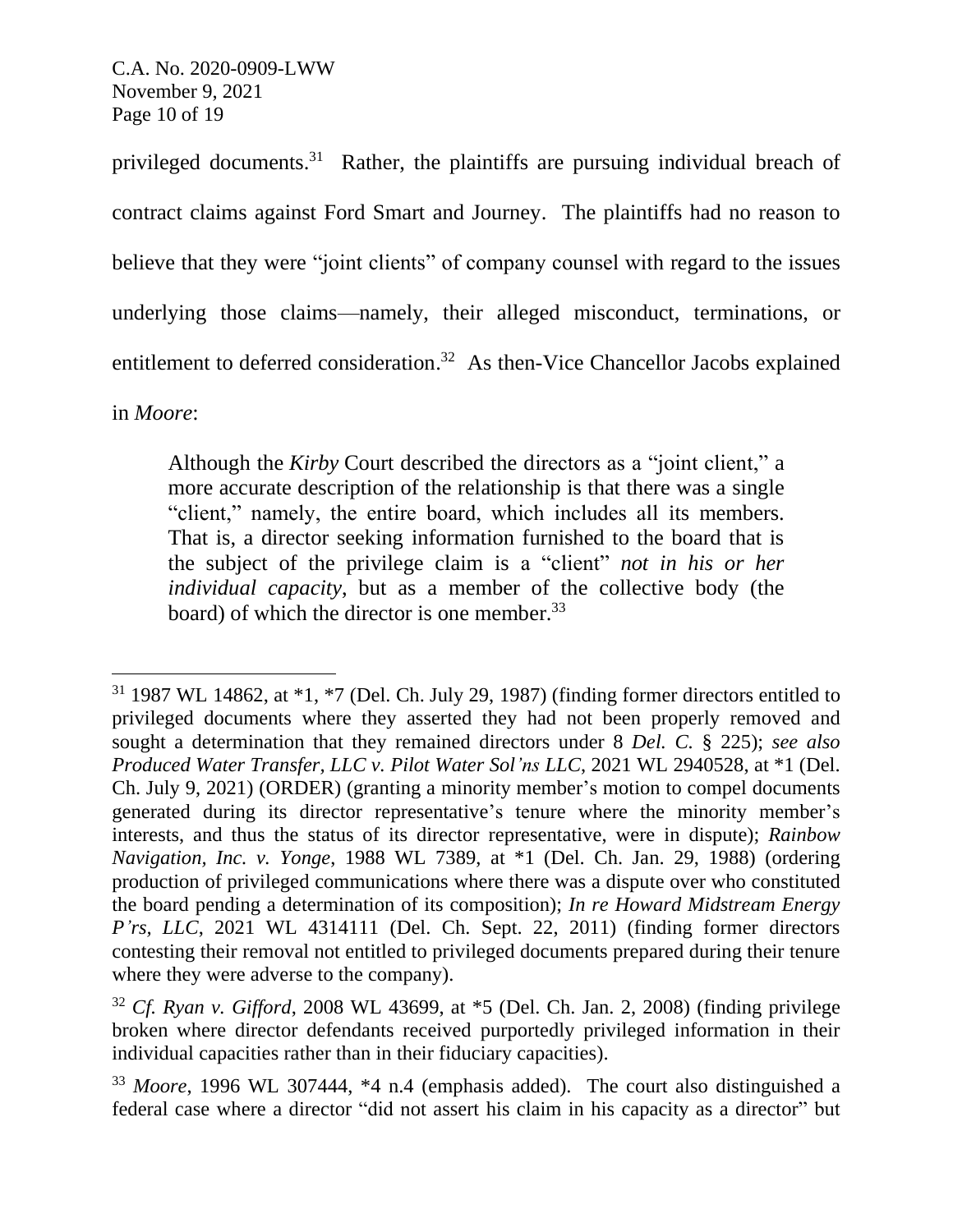C.A. No. 2020-0909-LWW November 9, 2021 Page 11 of 19

The plaintiffs contend that this court has previously ordered the production of privileged documents to directors who were pursuing individual claims.<sup>34</sup> But the cases cited by the plaintiffs are inapposite.

In *Moore*, a stockholder sued to challenge the defendants' repurchase of its preferred stock and to contest a corporation's refusal to seat its designee on a board. The court held that the stockholder was entitled to the same privileged information as its board designee, who had been deprived of information furnished to the rest of the board about the parties' contractual dispute. 35 In *Gilmore v. Turvo*, the court held that a director and recently terminated CEO seeking reappointment was not entitled to legal advice given to other directors.<sup>36</sup> In addition to finding no predicate attorney-client relationship between counsel and the board, the court found that the former CEO had no common interest with the

<sup>36</sup> 2019 WL 3937606, at \*2-3 (Del. Ch. Aug. 19, 2019).

primarily in his capacity as a stockholder. *Id.* at n.5. Other courts have interpreted *Moore* to stand for the proposition that a distinction should be drawn between former directors acting as individuals and those acting in their fiduciary capacity. *See Am. S.S. Owners Mut. Protection & Indem. Ass'n, Inc. v. Alcoa S.S. Co., Inc.*, 232 F.R.D. 191 (S.D.N.Y. 2005) (citing *Moore* and discussing the "distinction between a board member's personal role and his role as a director"). The plaintiffs argue that the analysis in *American S.S. Owners* was rejected by this court in *Kalisman*. But, in *Kalisman*, the court recognized that a board majority could not invoke privilege against a fellow director—not that the director's fiduciary capacity is irrelevant to the analysis. *Kalisman*, 2013 WL 1668205, at \*4.

 $34$  Pls.' Reply 4-5.

<sup>35</sup> *Moore*, 1996 WL 307444, at \*4 n.4.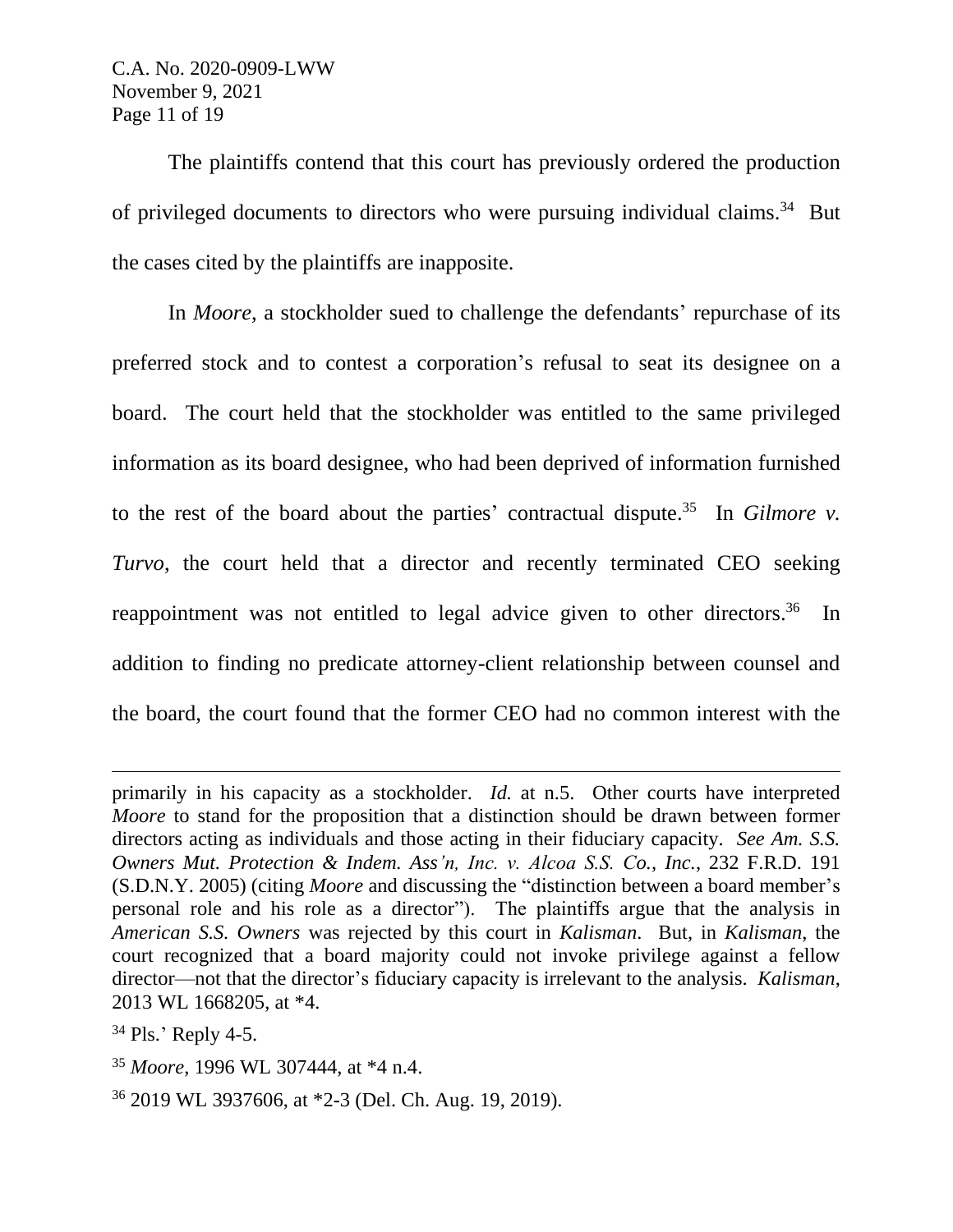other directors, who retained counsel to aid in the investigation of his potential wrongdoing. 37 And in *Oxbow Carbon*, the court held that a corporation could not assert privilege against director designees where the directors were alleged to have breached fiduciary duties but the court could not conclude that they were acting disloyally. 38

SerVaas and Justin Rees are not claiming that certain documents were shared with other board members during their tenure but withheld from them.<sup>39</sup> They do not contend that the documents at issue would have allowed them to act as fully-informed directors. They are not invoking their former fiduciary capacities in this action. Rather, the plaintiffs seek discovery of company-privileged information to pursue individual breach of contract claims against Journey and

<sup>37</sup> *Id.*

<sup>38</sup> *In re Oxbow Carbon LLC*, 2017 WL 898380, at \*1 (Del. Ch. Mar. 17, 2017); *see also AOC Ltd. P'ship v. Horsham Corp.*, 1992 WL 97220, at \*1 (Del. Ch. May 5, 1992) (resolving motion to compel privileged documents in a dispute among directors about a proposed initial public offering).

<sup>39</sup> *See In re CBS Corp. Litig.*, 2018 WL 3414163, at \*5 (Del. Ch. July 13, 2018) (explaining that directors may be entitled to "access the privileged information provided to the other directors"); *Gilmore*, 2019 WL 3937606, at \*2 (stating that, where a director seeks privileged information on the ground that she is a joint client, "there is an important condition:" the "legal advice be furnished *to the board*"); *SBC Interactive*, 1997 WL 770715, at \*5.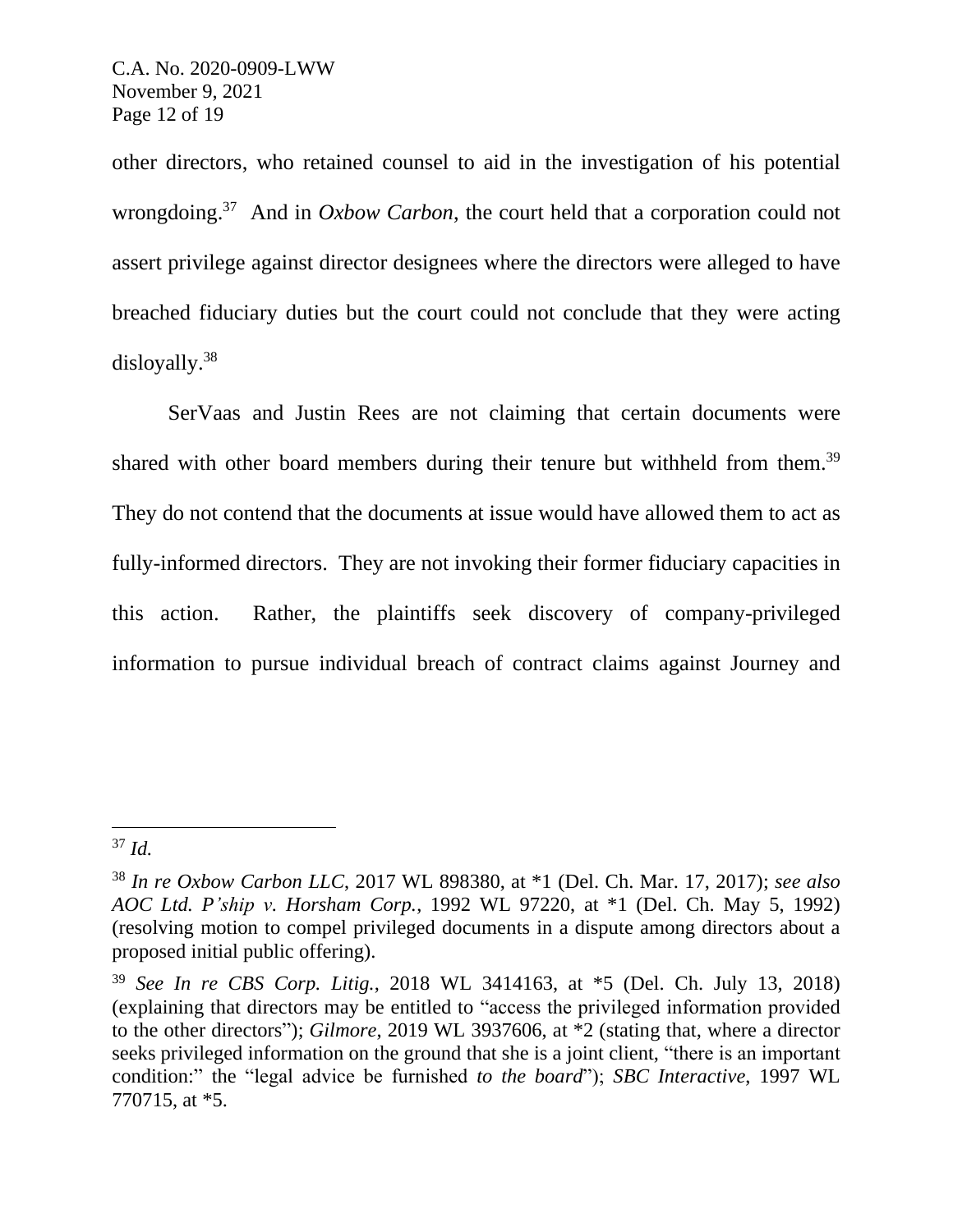Ford Smart.<sup>40</sup> They cannot invade the corporations' attorney-client privilege in furtherance of their personal litigation.<sup>41</sup>

# **B. The Defendants Have Not Put Legal Advice Provided During the Investigation "At Issue."**

The only contested issue remaining in the plaintiffs' First Motion is whether the defendants have put legal advice about their investigation into the plaintiffs' misconduct at issue. Because the defendants are relying on the information purportedly uncovered during that investigation to argue that the terminations were for "Cause" (removing the plaintiffs' entitlement to deferred consideration), the plaintiffs seek the production of the underlying documents.

A party places its attorney-client communications at issue by injecting (1) "the privileged communications themselves into the litigation," or (2) "an issue into the litigation, the truthful resolution of which requires an examination of confidential communications."<sup>42</sup> "Application of the at-issue exception is a factspecific inquiry" intended to prevent a party from making factual assertions that go to the heart of a dispute while claiming that privilege prevents the opposing party

<sup>40</sup> *See Intrieri*, 1998 WL 326608 (holding that privilege could be asserted against a director for legal advice furnished to the company before the director's tenure where the advice related to a matter in which the director had a personal interest).

 $41$  Because I conclude that the plaintiffs are not entitled to the privileged information they seek, I need not address the remaining arguments in the Second Motion.

<sup>42</sup> *Alaska Elec. Pension Fund v. Brown*, 988 A.2d 412, 419 (Del. 2010).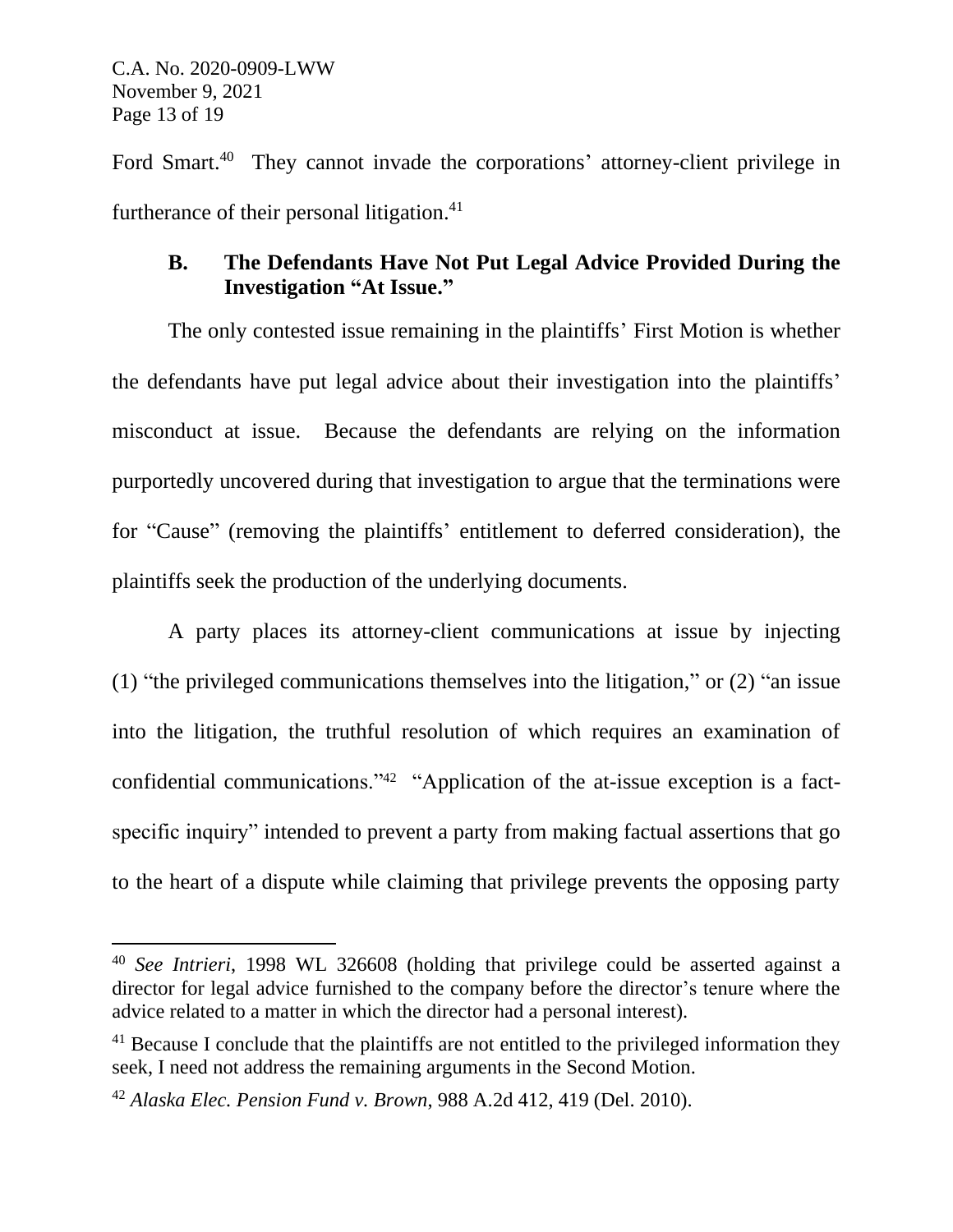from taking full discovery into the issue.<sup>43</sup> "Put simply, a party cannot use privilege as both a sword and a shield."<sup>44</sup>

The findings of the investigation into the plaintiffs' alleged misconduct appear central to this case.<sup>45</sup> The defendants have asserted that "the investigation of the [plaintiffs] . . . ultimately led to the termination of their employment."<sup>46</sup> Documents regarding factual aspects of the investigation are not privileged.<sup>47</sup> They must be produced and cannot be withheld simply because counsel was involved in the investigation. 48 At the present stage in the litigation, however, the

<sup>43</sup> *Id.*

<sup>44</sup> *Drachman v. BioDelivery Scis. Int'l, Inc.*, 2021 WL 3779539, at \*7 (Del. Ch. Aug. 25, 2021) (citing *La. Mun. Police Empls.' Ret. Sys. v. Crawford,* C.A. Nos. 2635-N & 2663- N (Del. Ch. Jan 26, 2007)); *see also Sealy Mattress Co. of N.J., Inc. v. Sealy Inc.*, 1987 WL 12500, at \*6 (Del. Ch. June 19, 1987) ("As a general matter, a party cannot take a position in litigation and then erect the attorney-client privilege in order to shield itself from discovery by an adverse party who challenges that position.").

<sup>45</sup> *E.g.*, Defs.' Opening Br. in Supp. of Their Partial Mot. to Dismiss 10 (Dkt. 10) ("Ford fired Plaintiffs for cause after uncovering misconduct by teach of them."); Defs.' Reply Br. in Supp. of Their Partial Mot. to Dismiss 1 (Dkt. 29).

<sup>&</sup>lt;sup>46</sup> Pls.' First Mot.  $\P$  20 (quoting Pls.' First Mot., Ex. P at 74).

<sup>47</sup> *See Upjohn Co. v. United States*, 449 U.S. 383, 395-96 (1981) ("[T]he protection of the privilege extends only to *communications* and not to facts. A fact is one thing and a communication concerning that fact is an entirely different thing." (quoting *Philadelphia v. Westinghouse Elec. Corp.*, 205 F. Supp. 830, 831 (E.D. Pa. 1962))).

<sup>48</sup> *See Akorn Inc. v. Fresenius Kabi A.G*., C.A. 2018-0300-JTL, at 75 (Del. Ch. May 22, 2018) (TRANSCRIPT) (explaining that involving lawyers to investigate factual matters does not shield the investigation from discovery). The defendants' counsel previously asserted that there was a "large volume of attorney-client privileged communications at issue" because "counsel was involved in the investigation of the Plaintiffs' misconduct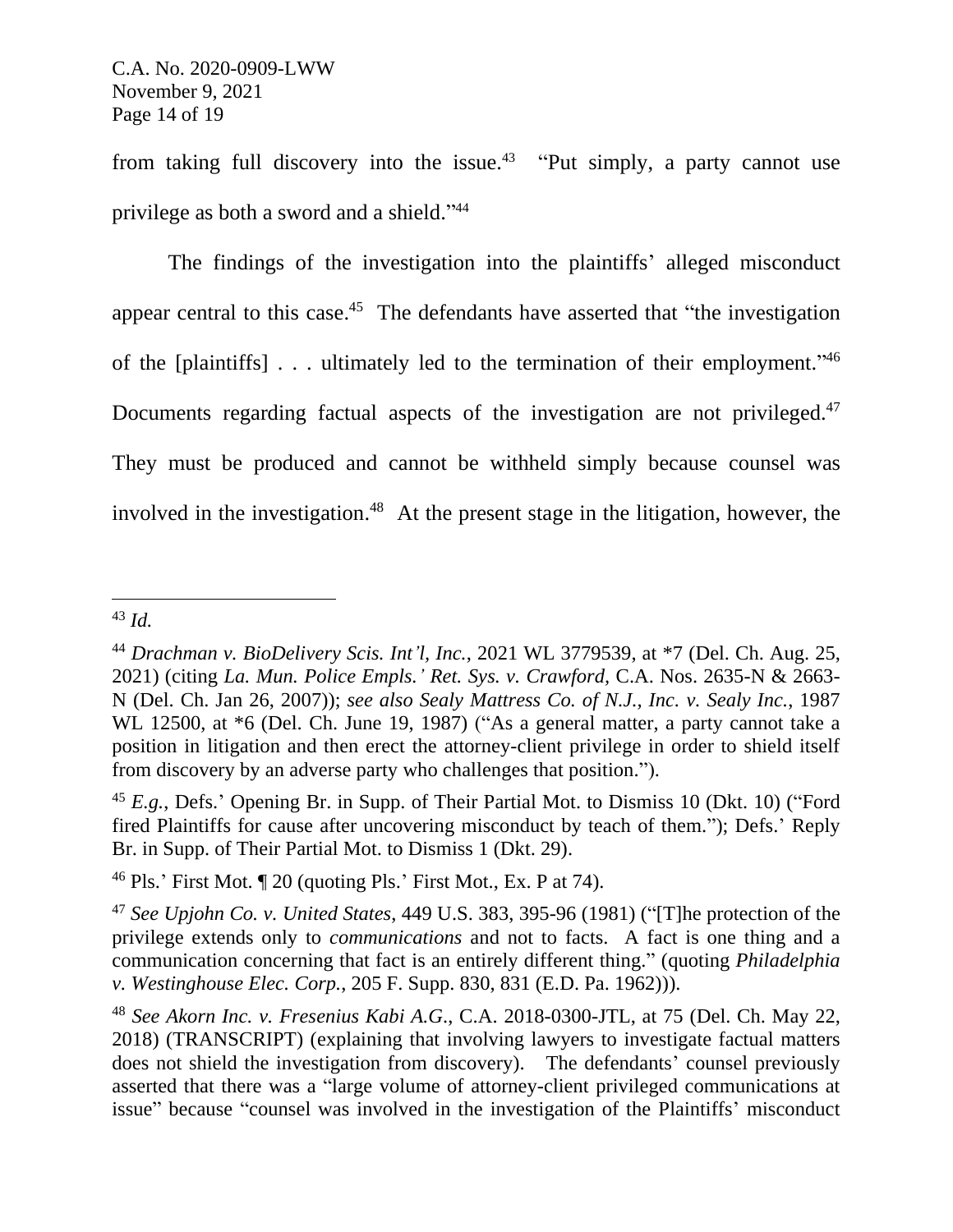defendants have not placed at issue the legal advice rendered during that investigation.<sup>49</sup> Specific legal advice about the investigation that meets the narrow requirements of attorney-client privilege under Delaware law may continue to be withheld.<sup>50</sup>

Regrettably, the defendants failed to produce investigation-related materials

until after the First Motion was filed. Since then, they have produced hundreds of

that led to their terminations." Pls.' First Mot., Ex. E at 1. Counsel's involvement alone does not create privilege.

<sup>49</sup> *See Grunstein v. Silva*, 2012 WL 5868896, at \*1 (Del. Ch. Nov. 20, 2012) ("The advice of counsel is placed in issue where the client asserts a claim or defense, and attempts to prove that claim or defense by disclosing or describing an attorney client communication." (quoting *Rhone-Poulenc Rorer Inc. v. Home Indem. Co*., 32 F.3d 851, 863 (3d Cir. 1994))); *see also Rhone-Poulenc Rorer*, 32 F.2d 851, 863-64 (holding that no "at issue" waiver had occurred where CEO testified about facts learned from investigation led by outside counsel because the party could not "refuse to disclose facts simply because that information came from a lawyer").

<sup>50</sup> *E.g.*, *BioDelivery*, 2021 WL 3779539, at \*7-8 (finding that legal advice had not been put at issue where the defendants had relied on the advice of a proxy advisor but not counsel); *In re Quest Software Inc. S'holders Litig*., 2013 WL 3356034, at \*3 (Del. Ch. July 3, 2013) (explaining that the examination of privileged communications is not required for the truthful resolution a litigation where parties "merely seek to rely on the fact that they sought and obtained legal advice rather than that they relied on the substance of privileged communications" (quoting *In re Comverge, Inc. S'holders Litig.*, 2013 WL 1455827, at \*3 (Del. Ch. Apr. 10, 2013))); *see also Welland v. Trainer,* 2001 WL 1154666, at \*1 (S.D.N.Y. Oct. 1, 2001) ("The nature and sufficiency of the investigation is not raised by Defendants' counterclaim . . . . Defendants are relying only on the facts discovered through interviewing witnesses and reviewing documents, and therefore they have not waived any privileges . . . ."); *cf. Oxbow Carbon*, 2017 WL 959396, at \*3, \*5 (explaining that a private investigator's findings had been put at issue in "various submissions to the court" and could not be withheld as privileged where there was a "sufficient evidentiary basis to hold that the privilege and work product doctrine d[id] not extend" to the materials).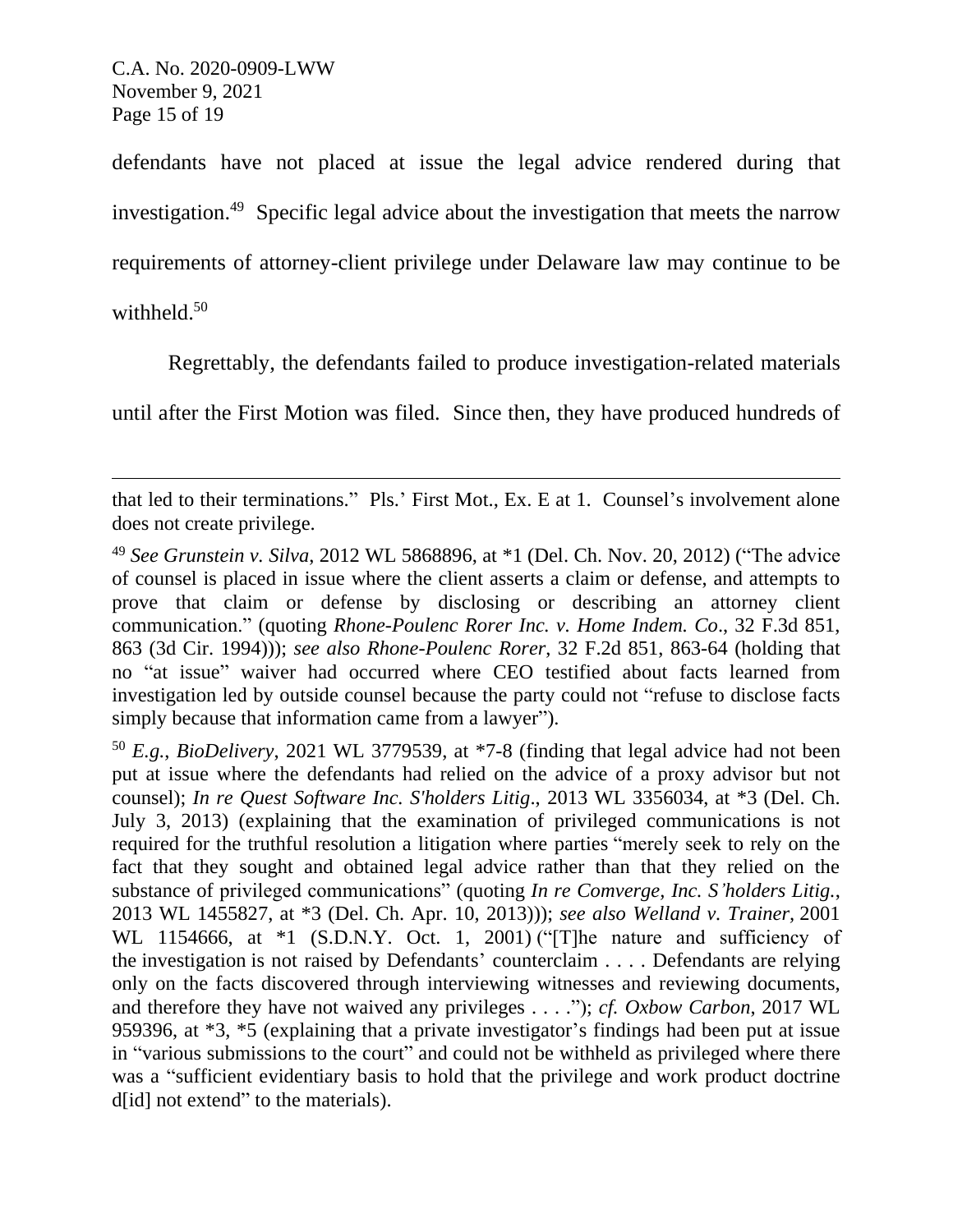documents pertaining to the investigation, including emails, interview memoranda, and an investigation report.<sup>51</sup> For the remaining documents that have been redacted or withheld, counsel for the defendants (including Delaware counsel) are directed to re-review their privilege designations. After doing so, they must confirm to the plaintiffs that all non-privileged information has been produced or, if information was withheld that should not have been, promptly produce it.

#### **C. A Broad Privilege Waiver Is Not an Appropriate Remedy.**

Finally, the plaintiffs argue that the court should find that "waiver is the consequence" for the defendants' failure to adequately support their privilege designations before the First Motion was filed.<sup>52</sup> At a minimum, privilege logs should: list the date of the communication; identify the sender, recipient, and counsel whose advice is being received, requested, or relayed along with (either on the face of the log or in an accompanying key) an explanation of those individuals' roles; explain the grounds for withholding; and detail the subject of the communication in order to demonstrate how the privilege applies.<sup>53</sup> The

<sup>51</sup> Mots. to Compel Hr'g Tr. Oct. 27, 2021, at 7, 41-42 (Dkt. 107).

<sup>52</sup> Pls.' Reply 20.

<sup>53</sup> *See Ryan v. Gifford*, 2007 WL 4259557, at \*1 (Del. Ch. Nov. 30, 2007) (ordering party to provide an updated privilege log "identifying each document for which it claims privilege . . . as well as the document's date, author, recipients, and a brief description of the precise privilege relied upon as a basis for withholding the document"); *Reese v. Klair*, 1985 WL 21127, at \*5 (Del. Ch. Feb. 20, 1985) ("The documents must be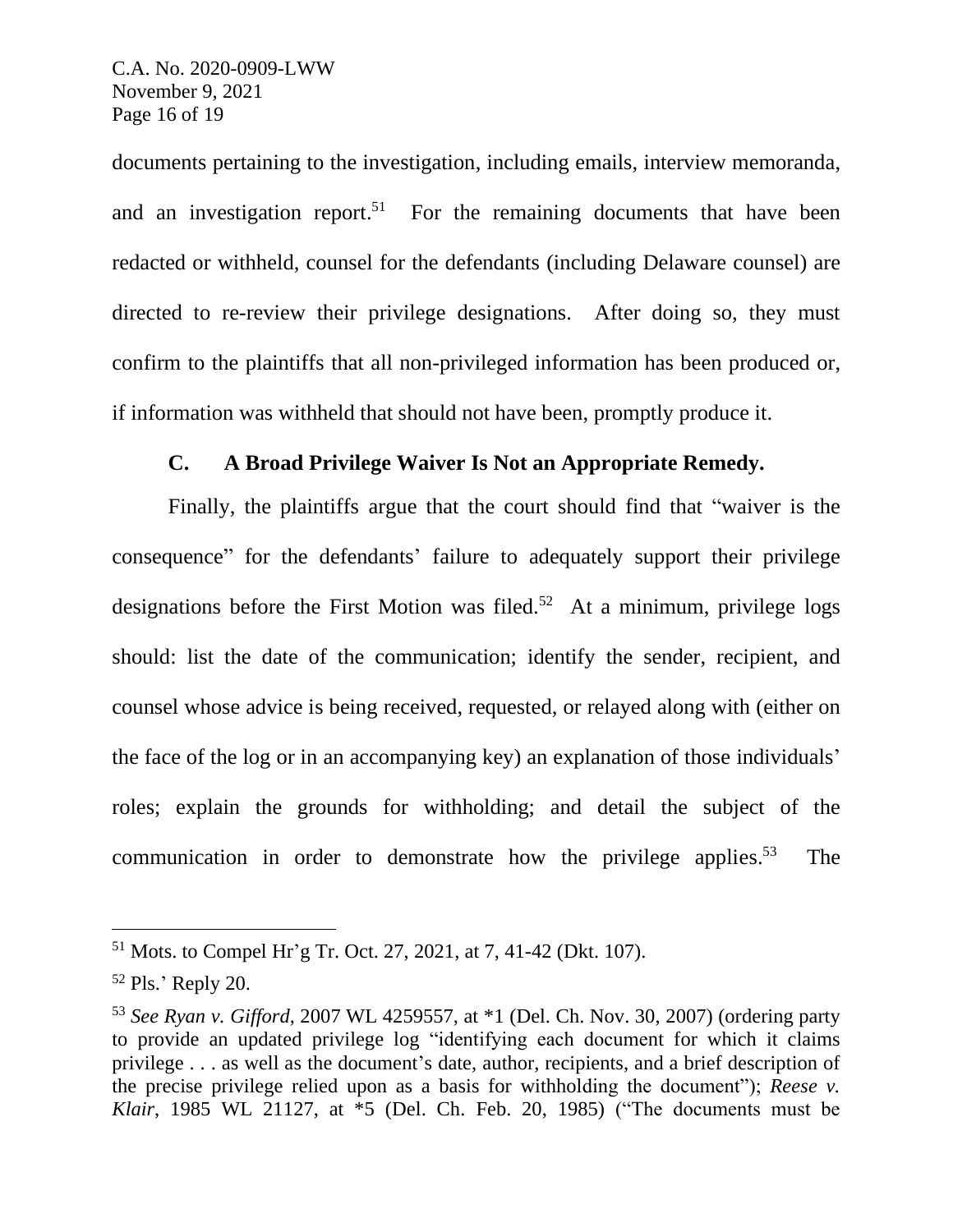defendants' original privilege log—and subsequent attempts at amendment—fell short of this minimum. The most basic information was absent in many instances, including sender and recipient information, the identity of counsel, and the grounds for withholding.

Beyond that, the defendants initially withheld as privileged *all* of Ford Smart's General Counsel's responsive communications. It seems improbable that each of those communications was properly withheld given that in-house counsel often straddles business and legal roles. An in-house counsel's business communications should not be withheld as privileged. 54 The defendants' log also withheld many documents already received by one of the plaintiffs, which were not "confidential" communications under Delaware Rule of Evidence 502(b).

precisely enough described to bring them within the rule or the court has no basis upon which to weigh the application of the privilege[]."); *Mechel Bluestone, Inc. v. James C. Just. Cos.*, 2014 WL 7011195, at \*4 (Del. Ch. Dec. 12, 2014) (describing the expectations for privilege logs in this court); *Unisuper Ltd. v. News Corp.*, C.A. No. 1699-CC, at 1 (Del. Ch. Mar. 9, 2006) (explaining that a privilege log must include the "date," "parties to the communication" and their positions, "names of the attorneys," and "[a description of] the subject of the communication sufficient to show why the privilege applies, as well as [the issue to which] it pertains"); Edward P. Welch, et al., *Mergers and Acquisitions Deal Litigation Under Delaware Corporate Law* § 9.02[E][1] (2020) ("[A] privilege log in Delaware typically provides the document's date, author and recipients, a brief description, the precise privilege relied upon as a basis for withholding the document, and a summary of the basis for asserting privilege.").

<sup>54</sup> *See Cephalon, Inc. v. Johns Hopkins Univ.*, 2009 WL 5103226, at \*1 (Del. Ch. Dec. 4, 2009).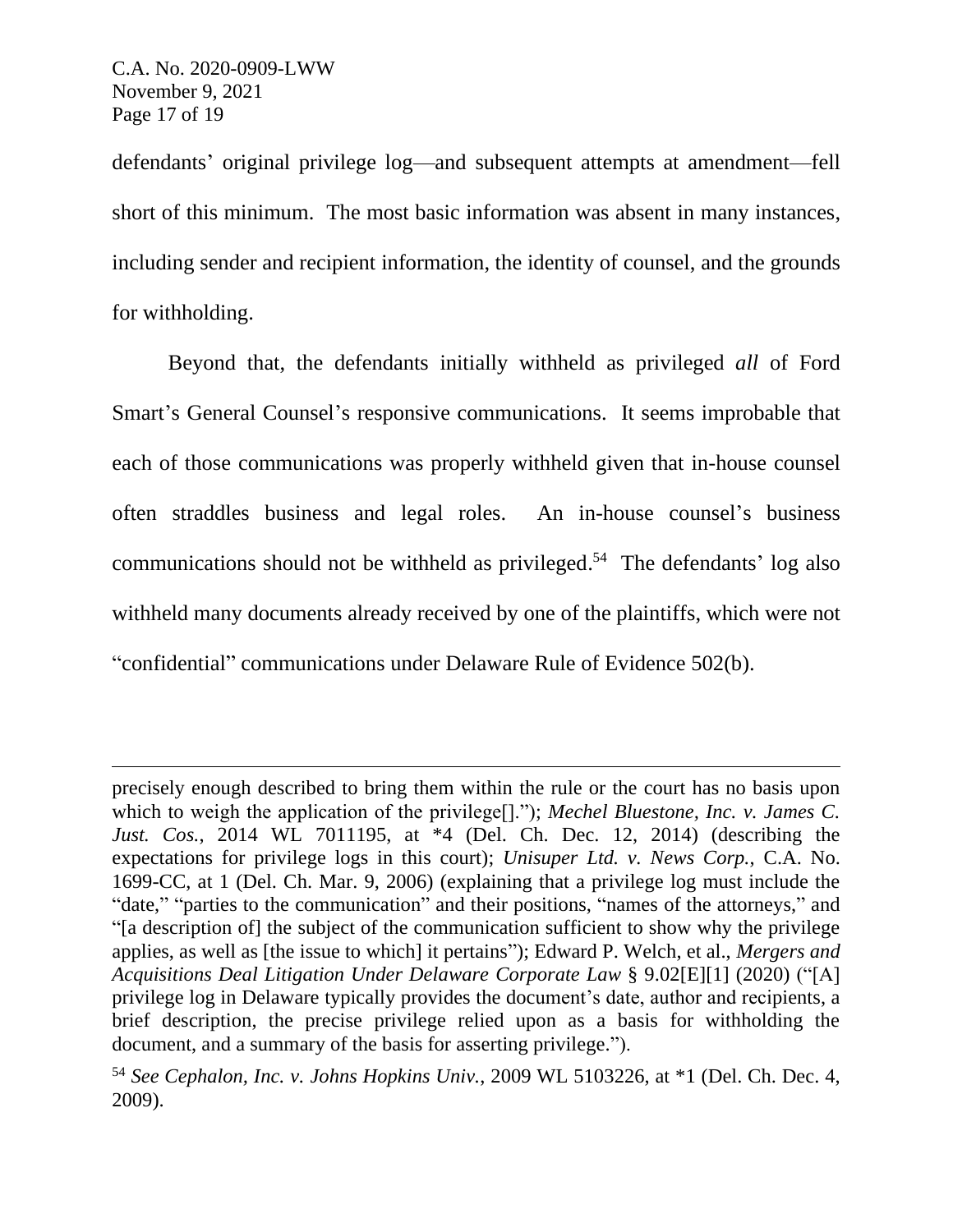C.A. No. 2020-0909-LWW November 9, 2021 Page 18 of 19

The defendants have (belatedly) remedied these issues through amended privilege logs and supplemental productions. Counsel for the defendants confirmed that a document-by-document review was conducted (that is, defendants did not withhold documents categorically), as this court expects, stressing that Delaware counsel was heavily involved in the privilege review and logging process.<sup>55</sup> I conclude that the privilege log, though deficient, was not created in bad faith. As a result, and because the plaintiffs have not identified any significant prejudice, I decline to deem the privilege waived.

I will, however, shift fees incurred in connection with the First Motion.<sup>56</sup> The defendants' original privilege logs did not meet this court's standards. The First Motion was almost entirely avoidable. Many deficiencies were not remedied until after the First Motion (and the defendants' opposition) had been filed. The defendants will therefore reimburse the plaintiffs for fees incurred in connection with the First Motion, capped at \$5,000.

<sup>55</sup> Mots. to Compel Hr'g Tr. Oct. 27, 2021, at 45-46.

<sup>56</sup> *See Pfeiffer v. CA, Inc.*, C.A. No. 4195-CC, at 2 (Del. Ch. July 2, 2009) ("I [will not] hesitate to shift attorneys' fees if documents claimed to be privileged are found not to be privileged."); *Senior Hous. Cap., LLC v. SHP Senior Hous. Fund, LLC*, C.A. No. 4586- CS, at 20, 24 (Del. Ch. July 20, 2012) (TRANSCRIPT) (declining to find a privilege waiver due to an inadequate privilege log but awarding attorneys' fees); Welch et. al, *supra* note 53, § 9.02[E][2] (explaining that the court "may shift attorneys' fees if it concludes that items designated on a privilege log are not actually privileged").